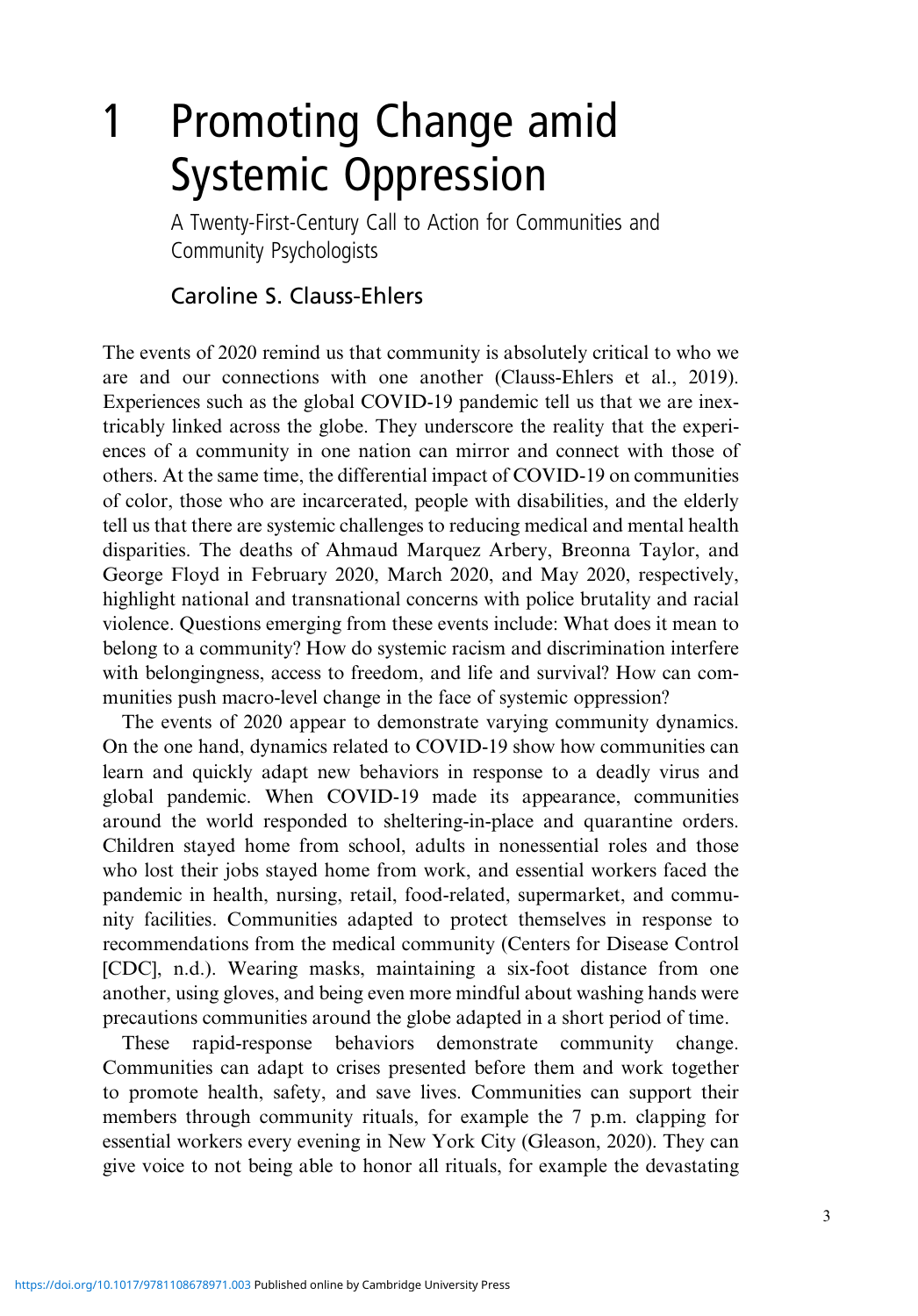impact of being separated from loved ones who were hospitalized. For those who died, this meant that family members could not be together to say goodbye. Funerals were no longer gathering places for larger communities, leaving many devoid of closure and with no formal process to deal with grief and collectively mourn (Weir, 2020).

Communities can learn from each other. Countries made decisions about transnational travel. Social media platforms allowed for communication with people across countries and globally. Families connected across generations in new ways, sharing technology that promoted regular family discussions (Cohen, 2020).

The way teachers teach and students learn abruptly changed. For instance, in the United States many schools were closed the first week of quarantine while school personnel worked to roll out an online curriculum for students that sought to engage them despite a remote learning environment. For many students and families, the online platform presented equity issues related to not having internet access and/or access to a device (Seale, 2020). Students had mixed responses to online learning. Some appreciated the work-at-your-ownpace schedule, the lack of peer pressure and distraction from classmates, and benefited from being able to focus on course material with the added support of parents at home. For other students, the online format was overwhelming. They feared they would miss class sessions and realized how much they missed the routine of school and being with their friends (The Learning Network, 2020).

The quarantine introduced sudden shifts in the implementation of mental health treatment. While recent barriers to teletherapy usage included concerns regarding a lack of Health Insurance Portability and Accountability Act (HIPAA)-compliant online platforms, such platforms emerged, with teletherapy being implemented as a common quarantine practice. This shift indicates further how policies can promote rapid change through concerted efforts and a coordinated crisis response (Goode & Shinkle, 2020).

However, while in many ways COVID-19 was greeted with rapid policy and personal changes to promote safety, thus showing how communities can shift and change in response to efforts to protect themselves, the virus was also met with great inequities. Magnification is a term that refers to health and economic disparities, and has been applied to the disparity resulting from COVID-19. Pappas (2020) states: "The virus and the resulting economic shutdown are exacerbating long-standing inequities in American society, widening economic gaps and health disparities. And the impacts – both physical and psychological – are likely to be long-lasting." Such disparities include, but are not limited to, those suffering from unemployment and unable to access food, those with disabilities who have higher rates of unemployment and underemployment, the elderly who may have fewer resources and less protection if they are in residential care, data that indicate African Americans and Latinx communities are disproportionately affected by the virus with regard to being infected and dying, anti-Asian xenophobia and violence in response to comments such as those by the US President describing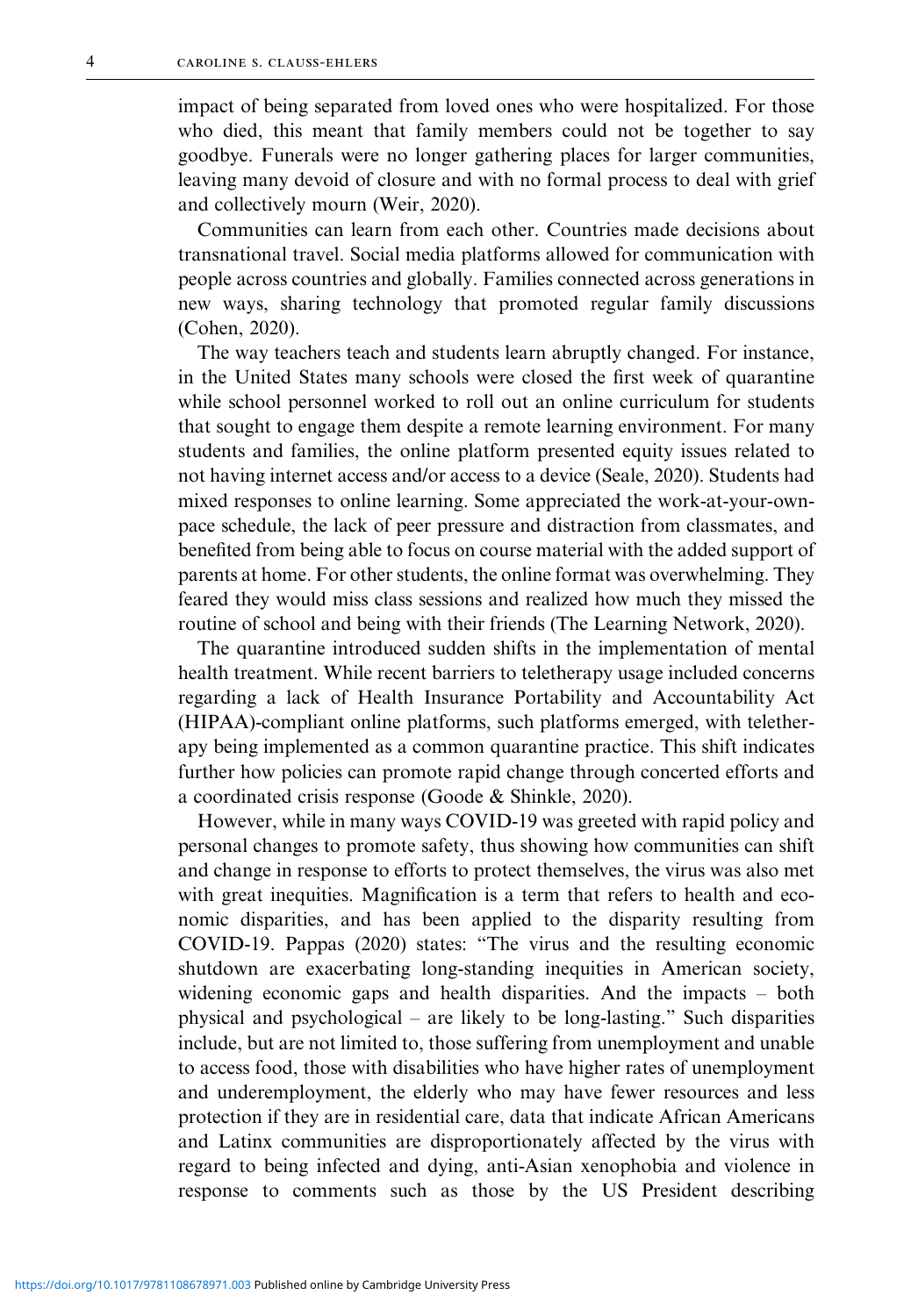COVID-19 as the "Chinese virus," and outbreaks of the virus in prisons and jails, among which those who are incarcerated disproportionately represent people of color (Pappas, 2020). Despite the changes that were instituted to protect communities against COVID-19, these realities underscore the great inequities that emerged and exist amid such efforts.

On May 25, 2020, George Floyd was killed in police custody after police officer Derek Chauvin arrested him. The arrest was made in response to a 911 call that accused Floyd of trying to purchase cigarettes with a counterfeit \$20 bill. A timeline of events published by the *StarTribune* (Xiong, 2020) based on charging documents, indicates that George Floyd was calm when arrested and told officers he was claustrophobic and couldn't get into the back seat of the police car, all the while sharing that he was not resisting arrest. In response, Derek Chauvin pulled George Floyd out of the car and put him on the ground at 8.19 p.m. Officer Kueng held onto George Floyd's back while Officer Chauvin had his knee on George Floyd's neck. George Floyd told the officer that he was about to die. Another policeman, Officer Thao, continued to stand watch and ignored the pleas of witnesses to stop the police brutality. None of the officers moved from their positions during the incident. According to the *StarTribune* timeline, by 8.25 p.m. the officers were unable to find a pulse. George Floyd was pronounced dead at the Hennepin County Medical Center at 9.25 p.m. (Xiong, 2020).

The murder of George Floyd follows the loss of many African Americans due to police brutality. In response to George Floyd's death, on May 31, 2020, National Public Radio (NPR)'s program *Code Switch* published a "non-comprehensive list of deaths at the hands of police in the U.S. since Eric Garner's death in July 2014" and on June 5, 2020, SCAPE (2020) presented names of African Americans who have been murdered by police on their website (Demby & Miraji, 2020; SCAPE, 2020): Eric Garner, John Crawford III, Michael Brown, Ezell Ford, Dante Parker, Michelle Cusseaux, Laquan McDonald, George Mann, Tanisha Anderson, Akai Gurley, Tamir Rice, Rumain Brisbon, Jerame Reid, Matthew Ajibade, Frank Smart, Natasha McKenna, Tony Robinson, Anthony Hill, Mya Hall, Phillip White, Eric Harris, Walter Scott, Freddie Gray, William Chapman II, Alexia Christian, Brendon Glenn, Victo Emmanuel LaRosa III, Jonathan Sanders, Joseph Mann, Salvado Ellswood, Sandra Bland, Albert Joseph Davis, Darrius Stewart, Billy Ray Davis, Samuel DuBose, Michael Sabbie, Bryan Keith Day, Christian Taylor, Troy Robinson, Asshams Pharoah Manley, Felix Kumi, Keith Harrison McLeod, Junior Prosper, Lamontez Jones, Paterson Brown, Dominic Hutchinson, Anthony Ashford, Alonzo Smith, Tyree Crawford, India Kager, La'Vante Trevon Biggs, Michael Lee Marshall, Jamar Clark, Richard Perkins, Nathaniel Harris Pickett, Jr., Bennie Lee Tignor, Miguel Espinal, Michael Noel, Kevin Matthews, Bettie Jones, Quintonio LeGrier, Keith Childress, Jr., Janet Wilson, Randy Joe Nelson, Antronie Scott, Wendell Celestine, David Joseph, Calin Roquemore, Dyzhawn L. Perkins, Christopher Davis, Marco Antonio Loud, Peter Gaines, Torrey Lamar Robinson, Darius Robinson,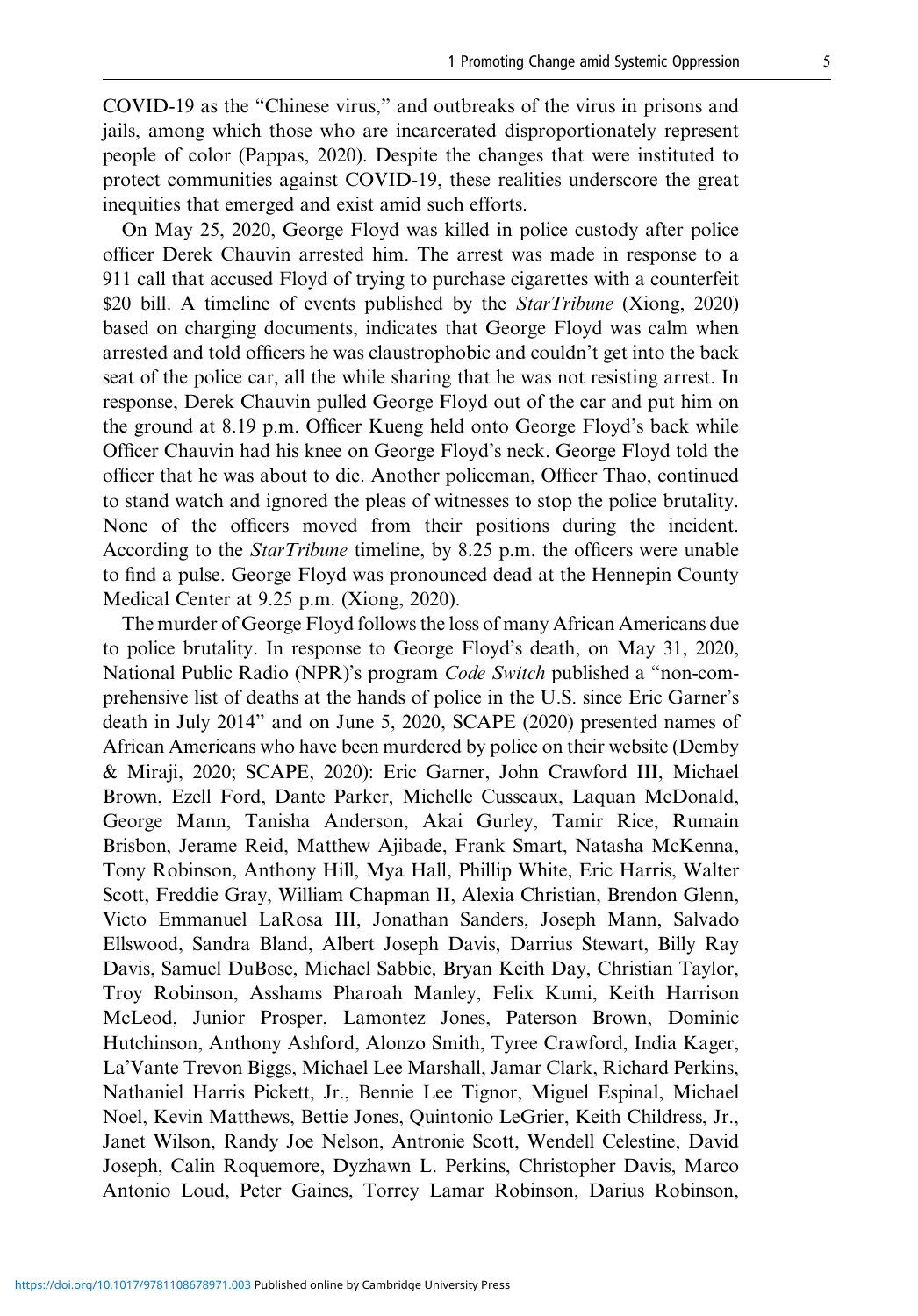Kevin Hicks, Mary Tuxillo, Demarcus Semer, Willie Tillman, Terrill Thomas, Sylville Smith, Alton Sterling, Philando Castile, Paul O'Neal, Terence Crutcher, Freddie Blue, Alteria Woods, Jordan Edwards, Aaron Bailey, Ronell Foster, Stephon Clark, Antwon Rose II, Botham Jean, Pamela Turner, Dominique Clayton, Atatiana Jefferson, Christopher Whitfield, Christopher McCorvey, Eric Reason, Michael Lorenzo Dean, Breonna Taylor, George Floyd, and Tony McDade (Demby & Meraji, 2020; SCAPE, 2020).

When we see this list, and how police brutality has led to the deaths of African Americans consistently since Eric Garner, other questions emerge: How is it that this keeps happening? Why can't police brutality against African Americans be stopped? What is preventing us as a society from learning how to protect all of our citizens? Such questions show how we keep getting it wrong – resulting in a consistent pattern of murder, loss of life, trauma, and systemic oppression.

In response to systemic police brutality and racism, communities around the world protested to communicate the injustice of George Floyd's murder. Like the response to COVID-19, communities joined globally – and this time for protection from another disease: injustice and racism. Communities organized to collectively promote systemic change. NBC News published a map of global protests (ones that included a hundred people or more) that extended from the United States to Argentina, Australia, Austria, Belgium, Brazil, Bulgaria, Canada, China, Denmark, England, Finland, France, Germany, Greece, Hungary, the Republic of Ireland, Israel, Italy, Jamaica, Japan, Kenya, Liberia, Mexico, Netherlands, New Zealand, Northern Ireland, Norway, Poland, Portugal, Scotland, Senegal, South Africa, South Korea, Spain, Sweden, Switzerland, Thailand, Tunisia, Turkey, and Wales (Smith, Wu, & Murphy, 2020). Such global protests demonstrate the important impact that communities can have when joining together to voice oppression in search of justice and systemic change. The protests in the face of George Floyd's murder demonstrate key aspects of community that are at the heart of this book: empowerment, social power, citizen participation, and community organizing (see Chapter 3, this volume).

#### 1.1 The Founding of Community Psychology

Community psychology in the United States developed in response to the limitations of psychology in addressing social issues (Tebes, 2016). As a result, community psychology emerged amid a backdrop of mental health policies that promoted deinstitutionalization of people with mental illnesses, a focus on community-based mental health, the civil rights movement, the publication of *Action for Mental Health: Final Report, 1961* (Joint Commission on Mental Illness and Health, 1961), and the passage of the Community Mental Health Act in 1963 (see Chapter 13, this volume).

Community psychology as a formal discipline within psychology in the USA was founded at the Swampscott Conference in 1965. Here, community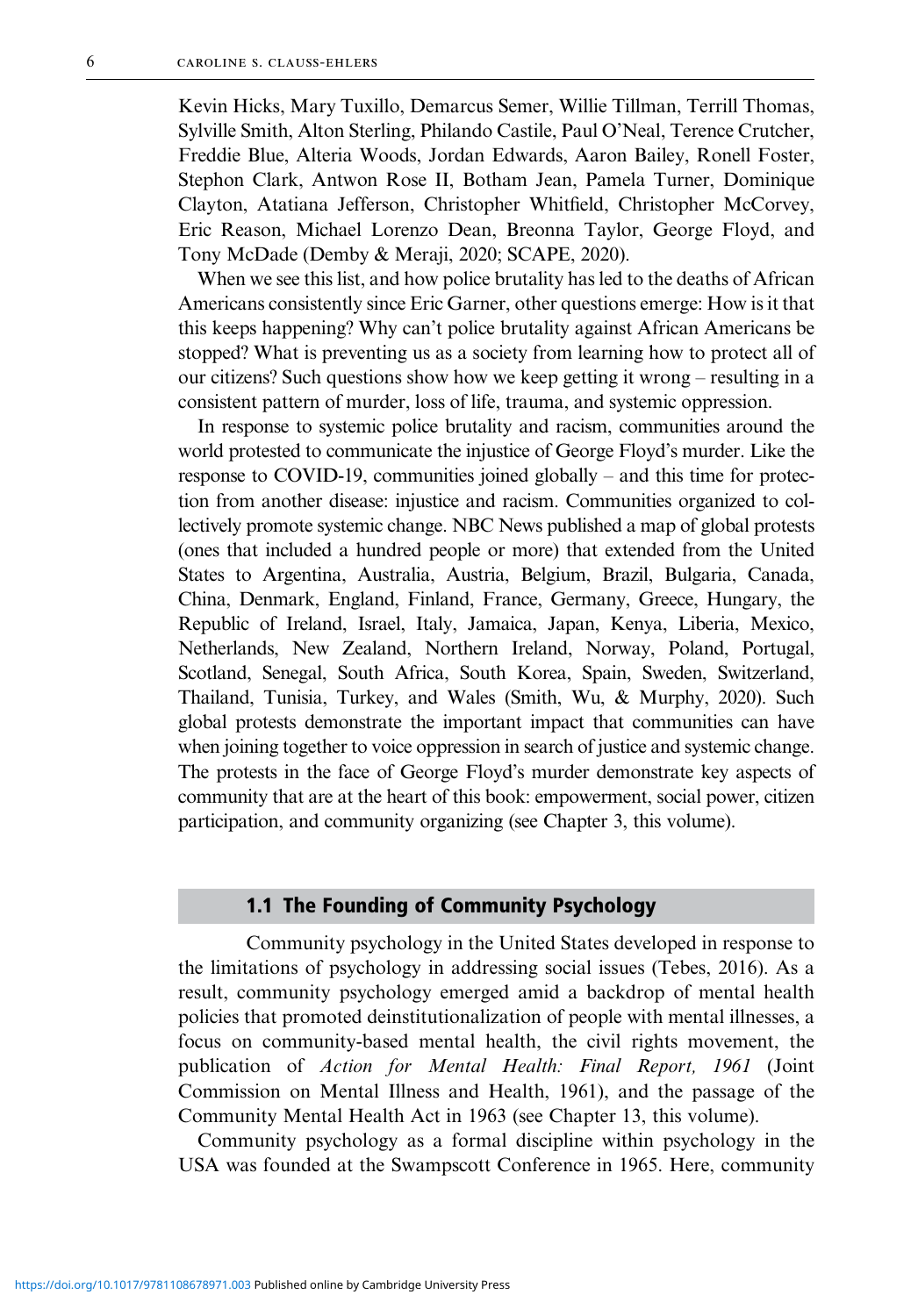psychology was defined as an action-oriented approach to psychology that sought to address social issues through prevention, intervention, and community-based research (Society for Community Research and Action [SCRA], n.d.a; Tebes, 2016). SCRA presented organizing community psychology principles for research and practice that included:

> 1. Considering individual vs. systems change, including first order vs. second order change; 2. Understanding social ecological levels of analysis and intervention; 3. Focusing on wellness, strengths, and competence (vs. deficits and disorder), including an emphasis on prevention, resilience, and health promotion; 4. Valuing and promoting empowerment and social justice, including liberation from oppression; 5. Understanding human diversity and cultural contexts; 6. Advancing stakeholder participation, multi-level collaboration, and sense of community; 7. Developing empirically-based models for action; [and] 8. Promoting theoretical and methodological pluralism. (SCRA, n.d.a)

These community psychology principles introduced critical competencies for community psychology practice. Hence, a Task Group designated by the Community Psychology Practice Council and the Council of Education Programs developed key competencies in the community psychology field (SCRA, n.d.b). The community psychology competencies are not standards. Rather,

> SCRA proposes the Competencies for Practice to promote dialogue and innovation in community psychology training and practice. These competencies are not intended as standards for accrediting programs or licensing individuals. Instead, they provide a common framework for discussion of the skills involved in community psychology practice, and how those skills can be learned. Skills for practice and the processes of learning them are contextual, and methods and opportunities for learning are always evolving. However, a common framework for discussion of these skills can promote a more articulate, productive dialogue about the nature of community psychology practice and how students can learn the skills for that practice. This common framework also can promote constructive dialogue with potential employers about practice competencies that community psychologists may have, in general. (Dalton & Wolfe, 2012, p. 9)

The eighteen competencies are divided under key community psychology areas that include Foundational Principles, Community Program Development and management, Community and Organizational Capacity-Building, Community and Social Change, and Community Research. Table 1.1 presents an overview of these key areas and relevant competencies based on information presented in Dalton and Wolfe (2012; see [www.scra27](http://www.scra27.org/files/8713/8557/6003/TCP_Fall_2012.pdf) .org/fi[les/8713/8557/6003/TCP\\_Fall\\_2012.pdf](http://www.scra27.org/files/8713/8557/6003/TCP_Fall_2012.pdf) for more detail). Table 1.1 presents *The Cambridge Handbook of Community Psychology* chapters that are largely representative of each competency area, while also acknowledging that each chapter overlaps with other areas of competence.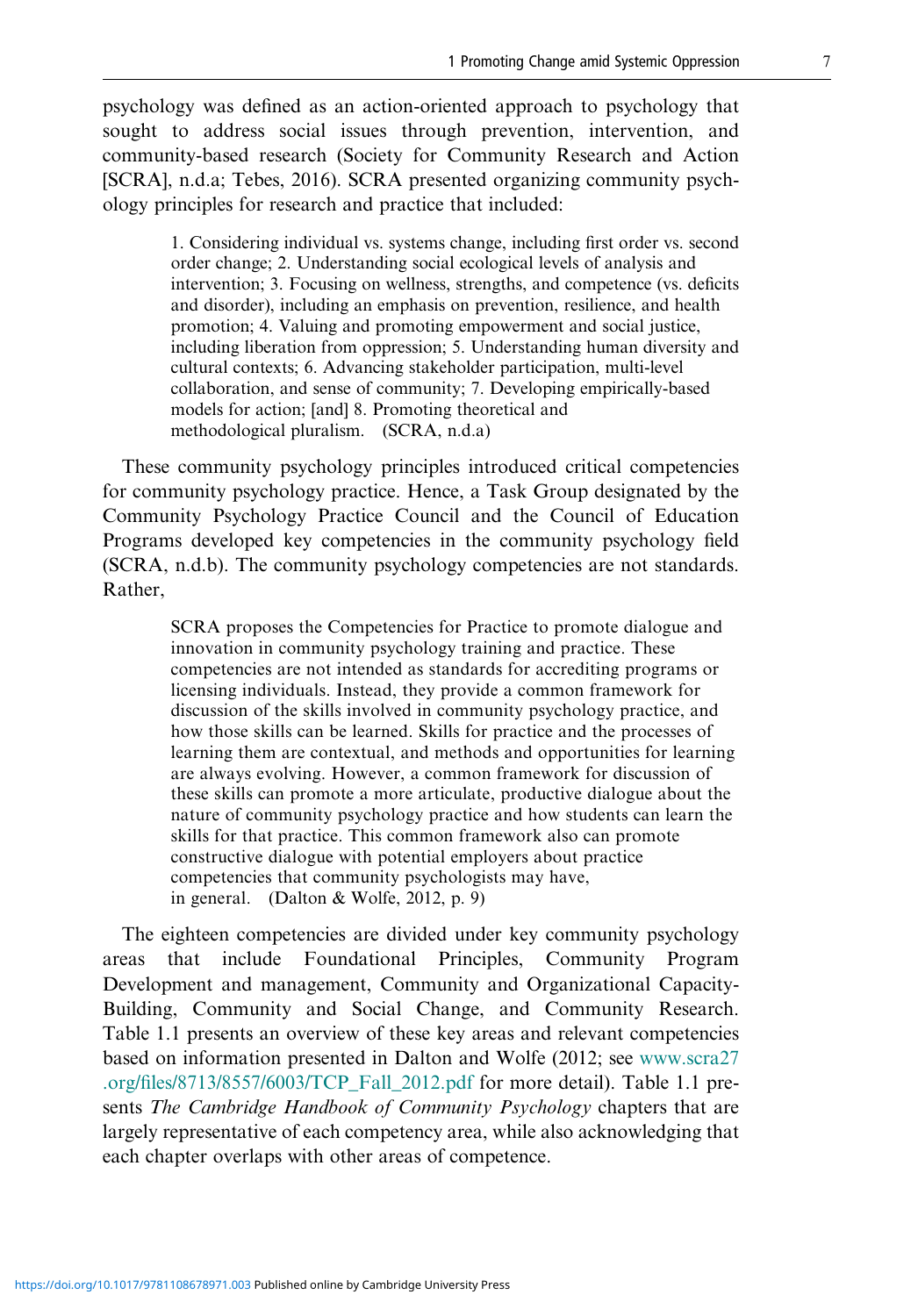| Competency<br>Area                                                 | <b>Specific Competencies</b>                                                                                                                                                                                                                                                                                                                                                                                                   | <b>Overall Competency Area</b><br>Theme(s)                                                                                                                                                                                                                                                                                                                                                                                                                                                      | Relevant<br><b>Handbook</b><br>Chapters* |
|--------------------------------------------------------------------|--------------------------------------------------------------------------------------------------------------------------------------------------------------------------------------------------------------------------------------------------------------------------------------------------------------------------------------------------------------------------------------------------------------------------------|-------------------------------------------------------------------------------------------------------------------------------------------------------------------------------------------------------------------------------------------------------------------------------------------------------------------------------------------------------------------------------------------------------------------------------------------------------------------------------------------------|------------------------------------------|
| Foundational<br>Principles                                         | 1. Ecological Perspectives<br>The ability to articulate<br>and apply multiple<br>ecological perspectives<br>and levels of analysis in<br>community practice<br>2. Empowerment<br>3. Sociocultural and<br>Cross-Cultural<br>Competence The<br>ability to value,<br>integrate, and bridge<br>multiple worldviews,<br>cultures, and identities<br>4. Community Inclusion<br>and Partnership<br>5. Ethical, Reflective<br>Practice | This group of<br>competencies focuses on<br>engagement of a<br>contextual, ecological<br>perspective in community<br>psychology research and<br>practice; systemic,<br>ecological community<br>empowerment;<br>incorporation of diverse<br>perspectives and an ability<br>to incorporate cultural<br>humility; active<br>engagement in efforts that<br>support full community<br>representation and let<br>diverse voices be heard;<br>and involvement in ethical<br>practice and intervention. | Chapters 1, 2,<br>3, 4, 5                |
| Community<br>Program<br>Development<br>and<br>Management           | 6. Program Development,<br>Implementation, and<br>Management<br>7. Prevention and Health<br>Promotion                                                                                                                                                                                                                                                                                                                          | This group of<br>competencies focuses on<br>collaboration with<br>community partners to<br>forge community programs<br>within diverse community<br>contexts and incorporation<br>of prevention- and health-<br>promoting efforts in<br>community-based<br>initiatives.                                                                                                                                                                                                                          | Chapters 15,<br>17, 18, 26, 27           |
| Community<br>and<br>Organizational<br>Capacity-<br><b>Building</b> | 8. Community<br>Leadership and<br>Mentoring<br>9. Small and Large<br>Group Processes<br>10. Resource Development<br>11. Consultation and<br>Organizational<br>Development                                                                                                                                                                                                                                                      | This group of<br>competencies focuses on<br>the promotion of<br>community leadership by<br>encouraging diverse<br>constituencies to be<br>involved in community<br>efforts as defined by them;<br>the mentoring and support<br>community leaders and<br>future community leaders                                                                                                                                                                                                                | Chapters 10,<br>19, 20, 25, 27,<br>28    |

Table 1.1 *Community psychology competencies*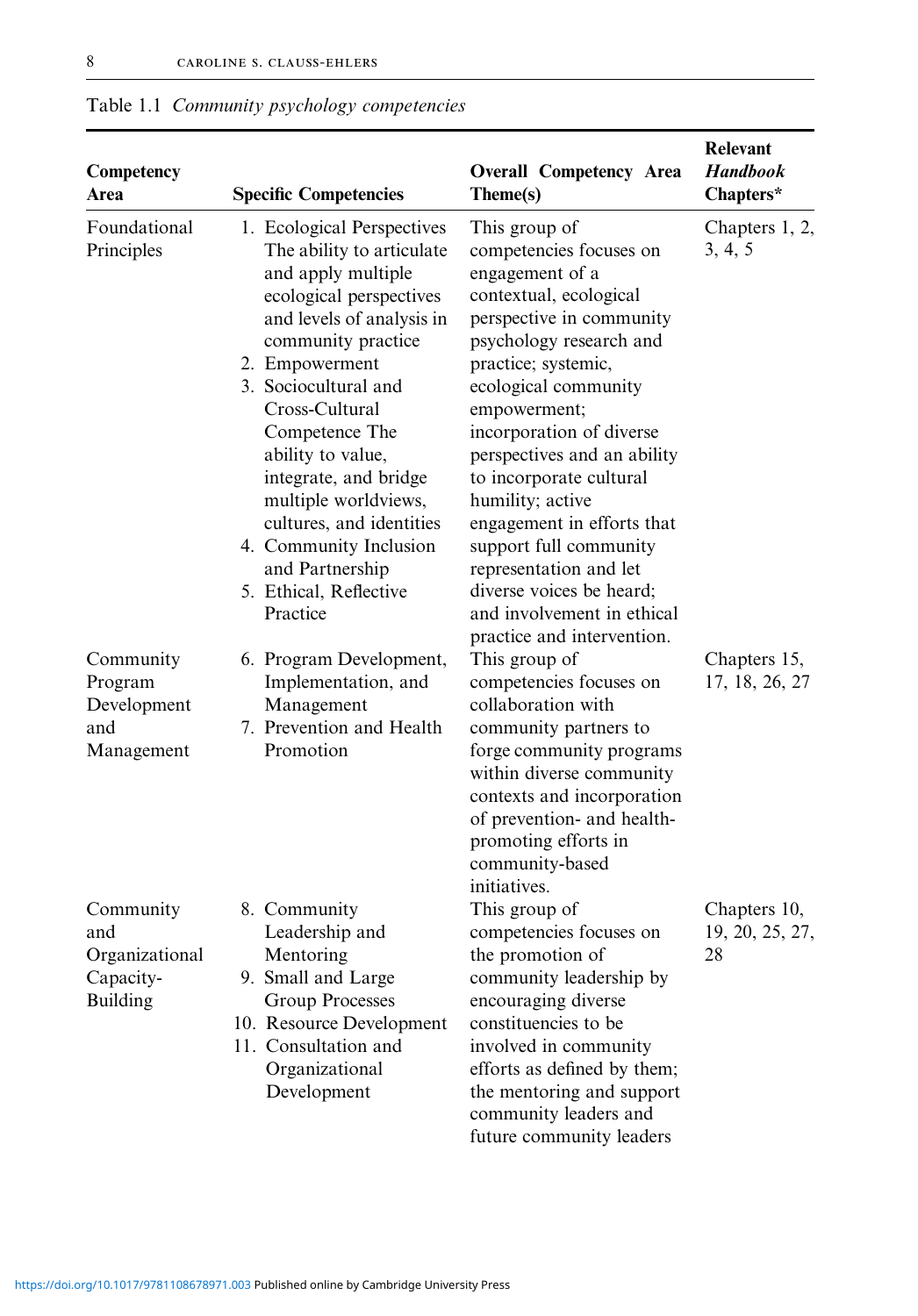| Competency<br>Area                | <b>Specific Competencies</b>                                                                                                                                                                                                                                                                                         | <b>Overall Competency Area</b><br>Theme(s)                                                                                                                                                                                                                                                                                                                                                                                                                                                                                                                                                                                                                                                                                                                                                                                                                                                                                                     | Relevant<br><b>Handbook</b><br>Chapters*                    |
|-----------------------------------|----------------------------------------------------------------------------------------------------------------------------------------------------------------------------------------------------------------------------------------------------------------------------------------------------------------------|------------------------------------------------------------------------------------------------------------------------------------------------------------------------------------------------------------------------------------------------------------------------------------------------------------------------------------------------------------------------------------------------------------------------------------------------------------------------------------------------------------------------------------------------------------------------------------------------------------------------------------------------------------------------------------------------------------------------------------------------------------------------------------------------------------------------------------------------------------------------------------------------------------------------------------------------|-------------------------------------------------------------|
| Community<br>and Social<br>Change | 12. Collaboration and<br>Coalition<br>Development<br>13. Community<br>Development<br>14. Community<br>Organizing and<br>Community Advocacy<br>15. Public Policy Analysis,<br>Development, and<br>Advocacy<br>16. Community<br>Education,<br>Information<br>Dissemination, and<br><b>Building Public</b><br>Awareness | can provide in efforts<br>designed to promote<br>leadership capacity and<br>engagement; an awareness<br>of dynamics in small and<br>large group processes in<br>efforts such as working<br>across diverse<br>constituencies; conducting<br>culturally responsive<br>community-based needs<br>assessments; and to consult<br>with organizations to<br>promote their development<br>and attainment of goals.<br>This group of<br>competencies focuses on<br>efforts to promote systemic<br>change at the community<br>level. Such efforts include<br>work to build coalitions;<br>communicate lived<br>experiences; actively<br>engage in community<br>development within one's<br>community; engage in<br>active community<br>organization and<br>advocacy; engagement<br>with the community to<br>promote policy change and<br>implementation; and the<br>promotion of awareness of<br>key issues through<br>dissemination of<br>knowledge and | Chapters 3,<br>11, 12, 13, 14,<br>16, 21, 22, 23,<br>24, 30 |
| Community<br>Research             | 17. Participatory<br><b>Community Research</b><br>18. Program Evaluation                                                                                                                                                                                                                                             | information.<br>This group of<br>competencies focuses on<br>research and evaluation<br>within an ecological,<br>community-based                                                                                                                                                                                                                                                                                                                                                                                                                                                                                                                                                                                                                                                                                                                                                                                                                | Chapters 6, 7,<br>8, 9, 29, 30                              |

## Table 1.1 (*cont.*)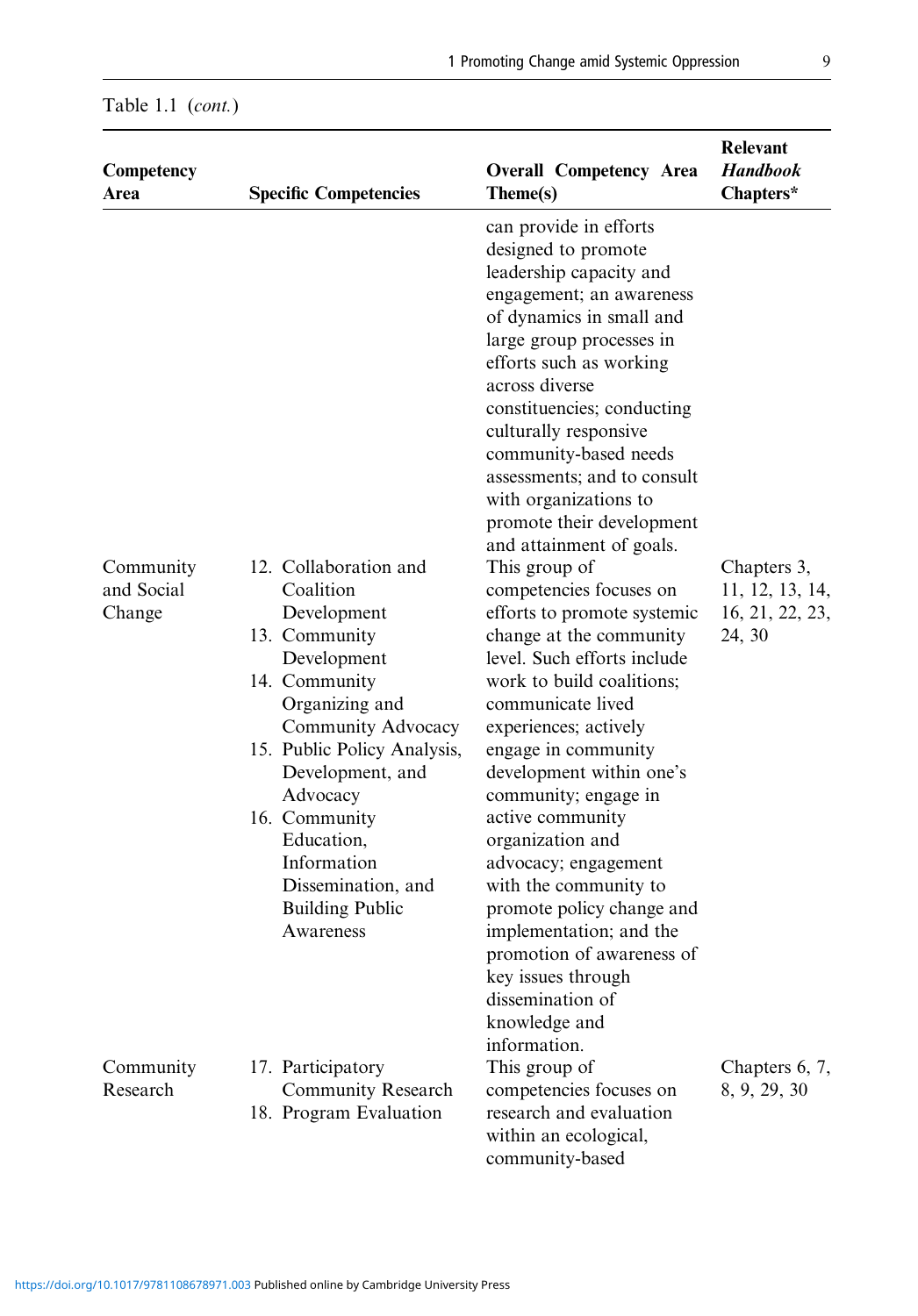#### Table 1.1 (*cont.*)

| Competency<br>Area | <b>Specific Competencies</b> | <b>Overall Competency Area</b><br>Theme(s)                                                                                                                                                                                                                                                                                                                                                                          | <b>Relevant</b><br><b>Handbook</b><br>Chapters* |
|--------------------|------------------------------|---------------------------------------------------------------------------------------------------------------------------------------------------------------------------------------------------------------------------------------------------------------------------------------------------------------------------------------------------------------------------------------------------------------------|-------------------------------------------------|
|                    |                              | perspective. Such<br>competencies address the<br>importance of developing<br>true collaborations with<br>community partners where<br>the research process is<br>shared and gives back to<br>the communities where<br>data are collected and<br>where collaboration with<br>community partners<br>engages in comprehensive<br>evaluation processes<br>designed to promote<br>program efficacy and<br>accountability. |                                                 |

*Note*: \* Themes overlap across chapters, however, cross-reference with the main theme is presented here. *Source*: This is an original table based on the competencies presented in Dalton and Wolfe (2012).

#### 1.2 Rationale: A Grounded Ecological Approach

*The Cambridge Handbook of Community Psychology: Interdisciplinary and Contextual Perspectives* is timely given the global events we are experiencing. A review of current books on community psychology suggests that many of these existing works discuss various aspects of community psychology (e.g., social change, prevention) without taking an interdisciplinary, grounded ecological approach to what it means to be a community. The contributions in this volume address this gap given that they will (1) take a grounded ecological approach to specific aspects of the community psychology field; (2) consider global components of key community psychology concepts; (3) adopt a multicultural, transnational approach to understanding community psychology; (4) present practical applications and relevant implications within diverse contexts; (5) present critical case analyses that illustrate local/bottom-up programs that meet community needs; and (6) incorporate contributing authors from diverse disciplines and nationalities. The grounded ecological approach that is a central focus of this volume is a valuable framework for community psychology given that the "essence of the ecological perspective is to construct an understanding of the interrelationships of social structures and social processes of the groups,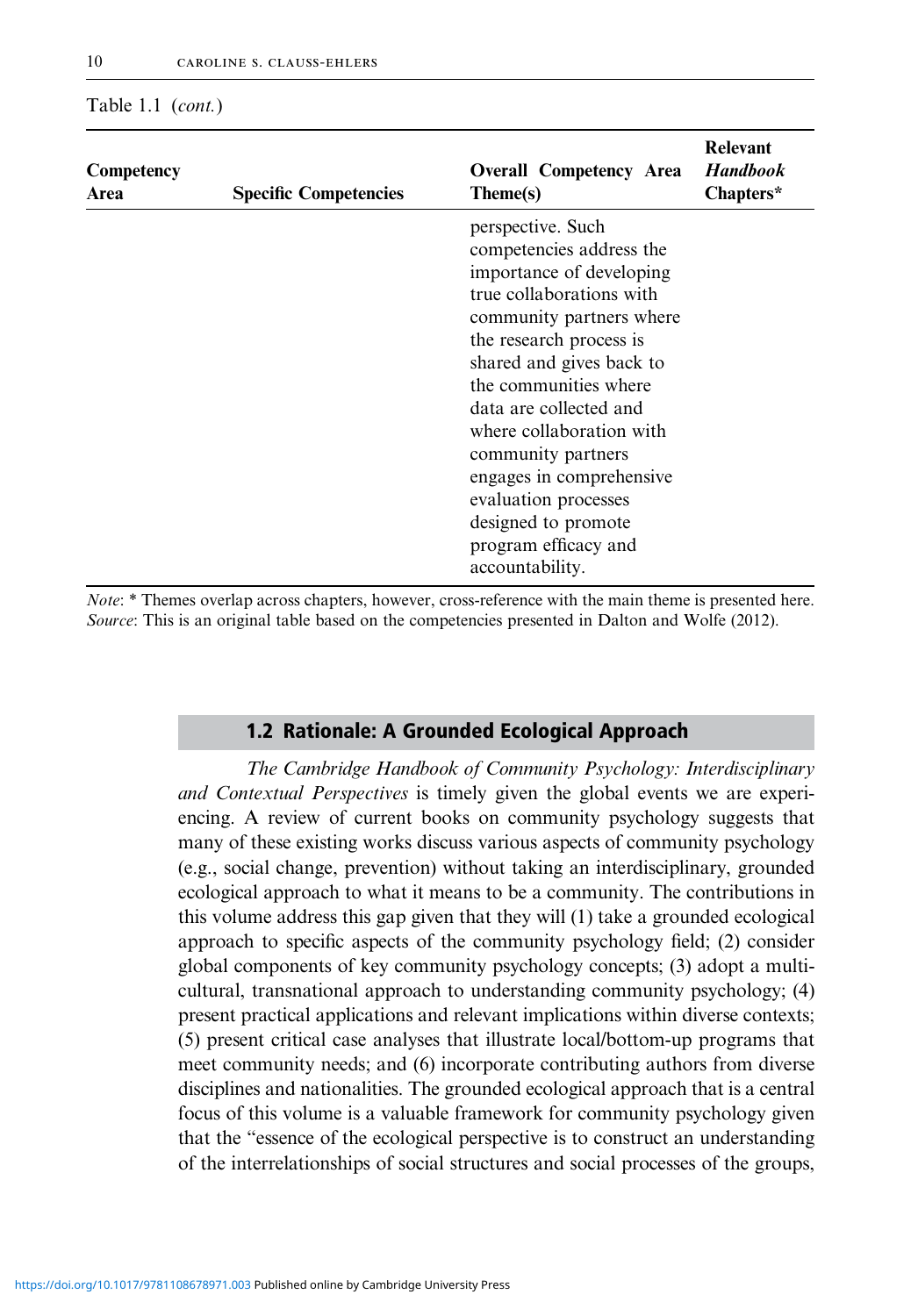organizations, and communities in which we live and work. The concept of interdependence is the basic axiom of the ecological perspective" (Kelly et al., 2000, p. 133).

The rationale for taking an ecological approach is further understood when we consider that the science and practice of community psychology is advanced when one understands how to create "new interdependencies" (Kelly et al., 2000, p. 133). The assertion by Kelly and colleagues (2000) supports this perspective: "*To create a resourceful social system requires that the initiator have a view of how people and social systems affect each other*. The ecological perspective is proposed as a point of view that can elaborate structures and processes for both people and social systems" (p. 134). The grounded aspect of the ecological approach taken is to provide a practical ecological aspect to our understanding of community psychology. The rationale here is to not lose sight of the practical application of community psychology theory. Taking a grounded ecological approach means that contributors are encouraged to apply theoretical constructs within the community ecologies presented.

In sum, *The Cambridge Handbook of Community Psychology* integrates (1) ecological factors that influence community psychology practice, (2) global considerations that examine how community psychology is experienced in different nations, (3) transnational considerations that demonstrate how community psychology concepts can be adapted for diverse country and community contexts, (4) interdisciplinary perspectives from colleagues who represent a range of professional disciplines, (5) a practical aspect that examines how community psychology frameworks play out in the local context with bottomup solutions, and (6) current research and methodological approaches.

### 1.3 Community Psychology for the Twenty-First Century: Doesn't All Psychology Incorporate Community Psychology?

Community psychology began during a time of social change. The mental health system was moving from institutionalization to deinstitutionalization, the civil rights movement began, and psychologists were committed to making sure the discipline was responsive to social action change. Just as community psychology has its roots in these historical movements, so too can it reintroduce itself today as an aspect of psychology that focuses on community efforts to promote social action. The killings of Breonna Taylor and George Floyd, among many other African Americans, and the disparity in medical and mental health care demonstrated by COVID-19, are social issues that underscore the need for a reintroduction to community-focused psychology.

Community psychology has an important role to play in response to the tension between our ability to change and our ability to maintain the status quo. Perhaps at no other more recent time in history has a commitment to and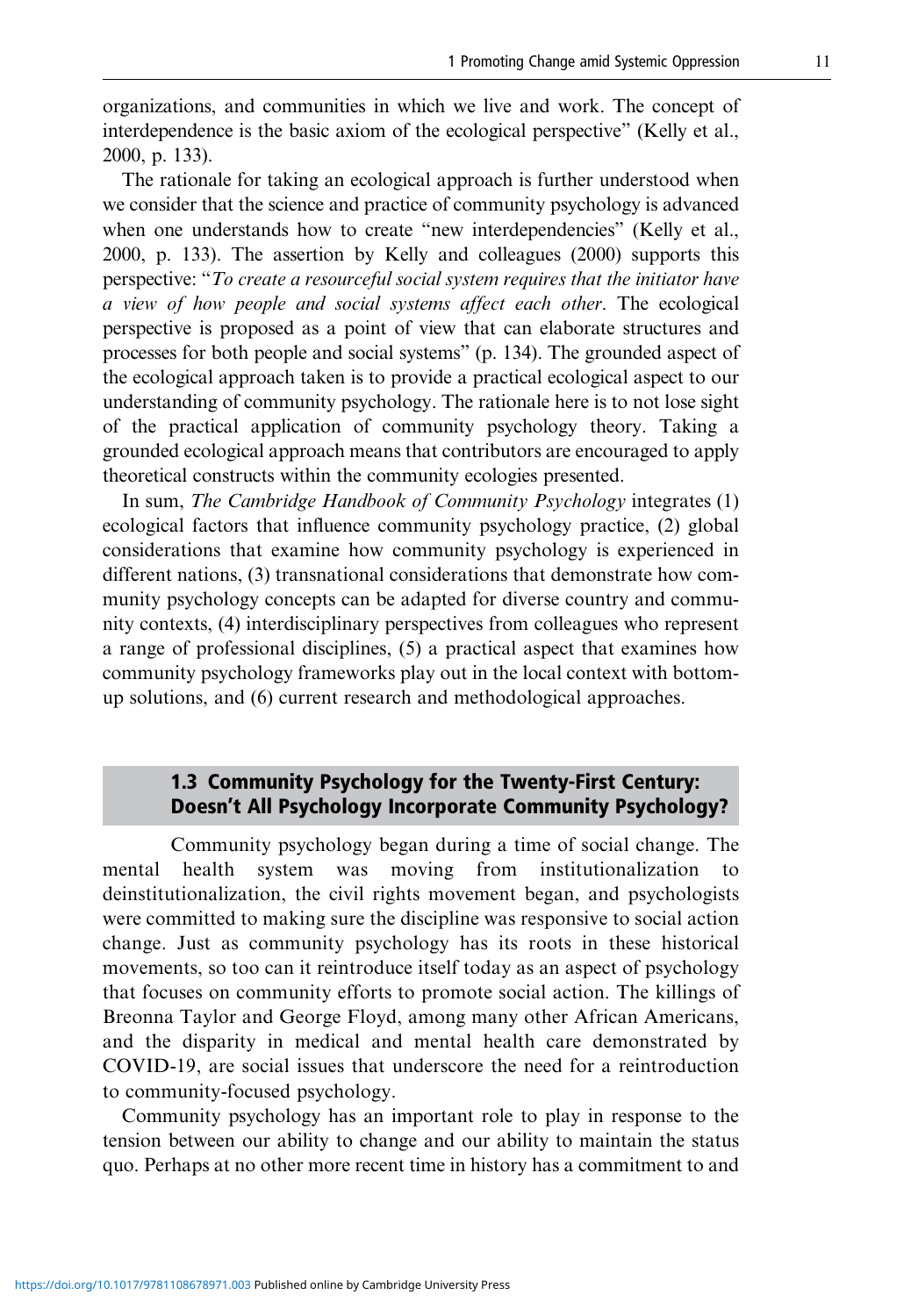an understanding of community been so important. In effect, community is everywhere – and yet many would propose that we lack community in the twenty-first century. This is ironic given that technology and social media have made community more possible in some ways. This duality of experience suggests the notion of community as one that is elusive. It raises the questions: What causes isolation for a community? What makes community members feel marginalized from their community? What encourages a sense of community membership? At the same time, psychology as a science is very much moving into an understanding of how behavioral science can be implemented in a community context.

While some might say that community psychology is a relatively young field – with roots in experiences such as the Swampscott Conference in 1965 – if we consider the fact that communities across the globe have been organizing for justice and well-being for centuries, we can consider community psychology as a discipline with a long history. Community psychology is growing in response to science and practice that takes us into real-world/real-life settings that represent lived experiences. The chapters that follow present examples of community psychology in action transnationally. *Handbook* chapters describe community-organizing efforts that include Black Lives Matter; #MeToo; March for Our Lives; #AbolishICE; the experience of Flint, Michigan; the Public Health Action Plan implemented in 2013 after the train derailment and explosion in Lac-Mégantic, Québec; the Newark Anti-Violence Coalition in Newark, New Jersey; The Carter Center Mental Health Program; the Gowanus Canal Community Advisory Group in Brooklyn, New York; Family Support Services (FSS) at Ronald McDonald House; mental health services in prayer camps in Ghana; crowdfunding via social media; the Strengthening Guided Pathways and Career Success by Ensuring Students Are Learning program; global community responses to climate change; a toolkit to develop school–family–community partnerships; interventions with young adults who have neurodevelopmental disabilities; school-based mental health programs in rural settings; mental health programs on college/university campuses; supporting LGBTQ+ communities, and many more. These advancements are fueled in part by access to emerging evidence-based interventions that can be adapted to diverse community settings.

These examples also illustrate that ours is an increasingly global society. What we experience as a community is influenced by access to global outreach through the Internet, social media, and transportation technologies. Relevant to globalization is consideration as to how community psychology plays out on the world stage. What community psychology approaches are being used in different countries? How does political context influence the development and extension of community psychology? What can nations learn from one another as they examine successful community psychologybased interventions?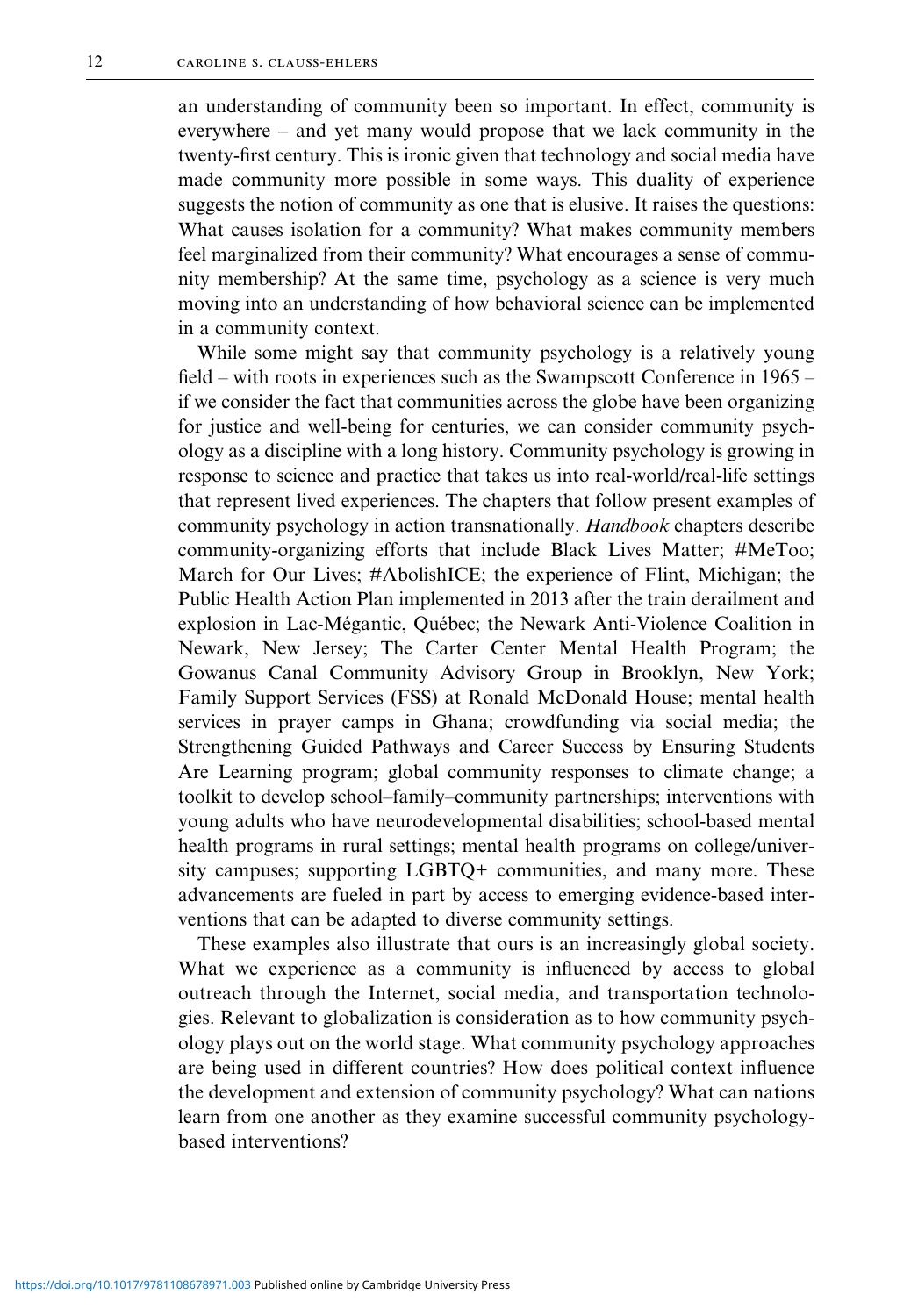## 1.4 Orientation to *The Cambridge Handbook of Community Psychology: Interdisciplinary and Contextual Perspectives*

The *Cambridge Handbook of Community Psychology* is divided into four parts. *Part I – Foundational Concepts: Interdisciplinary, Culturally Responsive, and Contextual Approaches* includes five chapters focused on foundational aspects of community psychology. Key themes presented in Part I include defining what is meant by having sense of community, stages of community development, and theories that apply to the work of community psychologists (Chapter 2); definitions of empowerment with a focus on how communities can promote local, national, and global change (Chapter 3); ethical guidelines in community-based research and how to assess ethical concerns within a community psychology context (Chapter 4); and defining wellness across diverse world regions including Africa, Asia, Europe, the Americas, and Australia/ New Zealand (Chapter 5).

*Part II – Research, Assessment, and Program Evaluation: Ecological Considerations* includes four chapters that focus on research methodologies, program evaluation, and assessment. Chapters presented in Part II consider culturally responsive community assessment processes and community action plans (Chapter 6), promotion of youth resilience in rural communities through a school–community–university partnership alongside program evaluation strategies (Chapter 7), implementation of the Constructive Diversity Pedagogy Participatory Action Research project to promote social justice and dialogues focused on diversity in higher education and beyond (Chapter 8), and the application of a critical ethnography approach to community-based research (Chapter 9).

*Part III – Community Psychology in Action: Critical Themes and Areas of Application* focuses on specific domains where community psychology can play a role and have significant impact. The 19 chapters in Part III discuss concepts from an applied perspective and incorporate case studies to highlight key concepts in action. While it was beyond the scope of this book to include all potential areas, chapters seek to cover a broad range of important systemic themes. They complement one another by focusing on the role of community psychology in diverse, but related, ecological contexts. Topics presented in this part of the *Handbook* include discussion of feminist community leaders with a focus on strategies to promote leadership among women who face barriers to leadership (Chapter 10); components of resiliency theory with an application to the experience of the Flint, Michigan community (Chapter 11); building community resilience through disaster reduction efforts (Chapter 12); discussion of the consumer recovery movement (Chapter 13); examining the concept of neighborhood with a focus on neighborhood empowerment in the South Ward of Newark, New Jersey (Chapter 14); the application of a transculturally informed approach to developmental neuropsychology (Chapter 15); the relationship between community well-being and environmental policies via a case study of the Gowanus community in Brooklyn, New York (Chapter 16);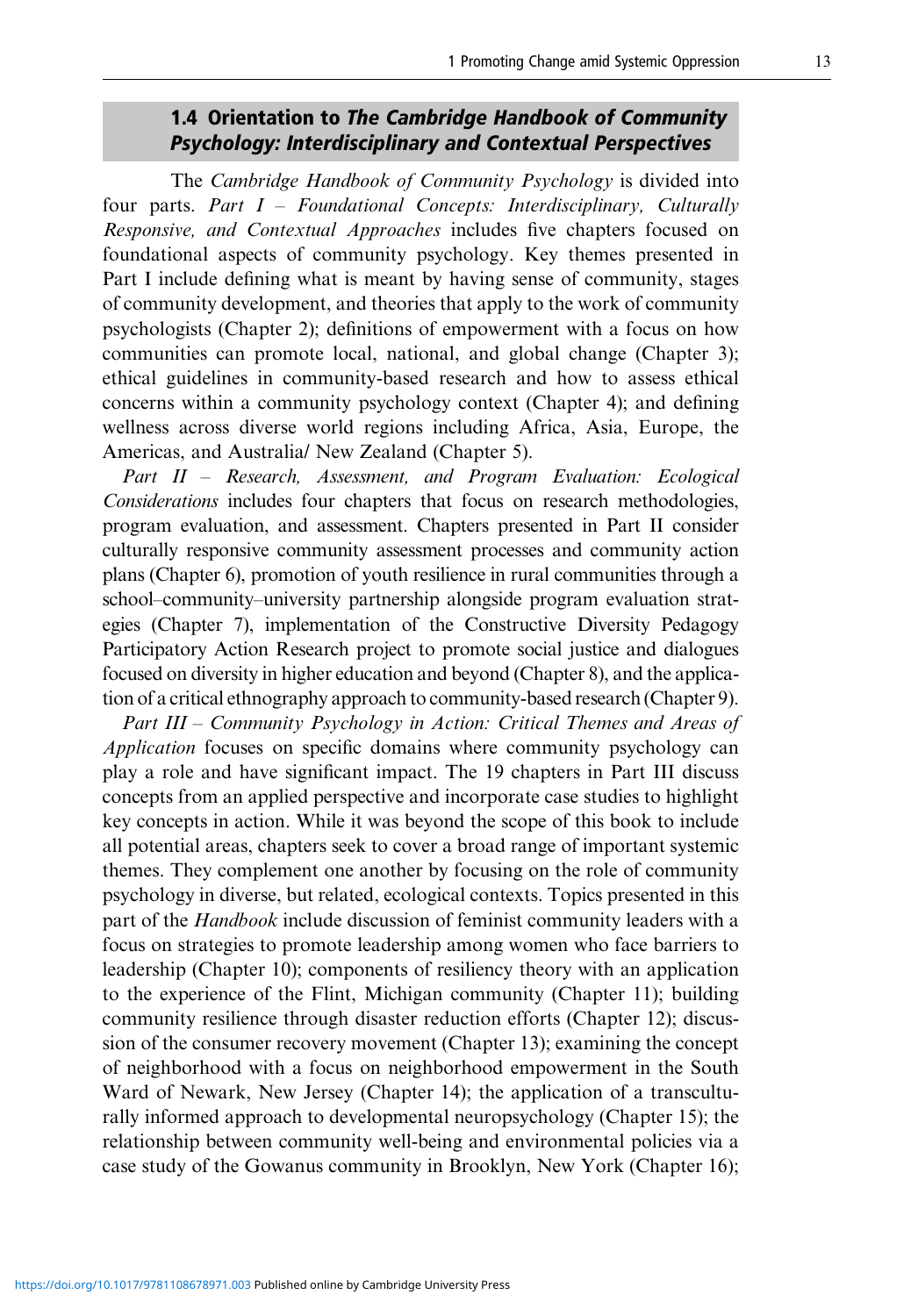discussion of FSS offered at Ronald McDonald House in response to families with children facing severe medical illnesses (Chapter 17); consideration of the implementation of mental health services within prayer camps in Ghana (Chapter 18); the impact of social media on our sense of community (Chapter 19); promoting educational access via the case study presentation of the Association of American Colleges and Universities' Guided Pathways Project (Chapter 20); the psychological impact of climate change with consideration of experiences in Syria, Tuvalo, Haiti, and Central America (Chapter 21); understanding the connection between government size and the implementation of public services (Chapter 22); a public health approach to delinquency and incarceration with a focus on the USA and Australia (Chapter 23); presentation of a toolkit to develop school–family–community connections at urban middle schools (Chapter 24); experiences of immigration among women (Chapter 25); a transcultural approach to working with youth with neurodevelopmental disabilities (Chapter 26); provision of mental health services on college campuses (Chapter 27); and supporting LGBTQ+ communities (Chapter 28).

*Part IV – Where Do We Go from Here? Gaps and Opportunities for Community Psychology* focuses on next steps and future directions for community psychology. The two chapters that make up this section focus on significant gaps in research and practice in community psychology (Chapter 29). The *Handbook*'s concluding chapter presents a call for action for community psychology with a focus on ways to address gaps in research and practice moving forward within an interdisciplinary, transnational, ecological approach (Chapter 30).

#### References

- Centers for Disease Control. (n.d.). *What you can do*. [www.cdc.gov/coronavirus/2019](https://www.cdc.gov/coronavirus/2019-ncov/need-extra-precautions/what-you-can-do.html) [ncov/need-extra-precautions/what-you-can-do.html](https://www.cdc.gov/coronavirus/2019-ncov/need-extra-precautions/what-you-can-do.html)
- Clauss-Ehlers, C. S., Chiriboga, D., Hunter, S. J., Roysircar, G., & Tummala-Narra, P. (2019). APA Multicultural Guidelines executive summary: Ecological approach to context, identity, and intersectionality. *American Psychologist*, *74*(2), 232–244. [doi.org/10.1037/amp0000382](https://doi.org/10.1037/amp0000382)
- Cohen, R. B. (2020, March 24). *Intergenerational programs & physical distancing: What to do when we can't be together*. Generations United. [www.gu.org/](https://www.gu.org/app/uploads/2020/03/Generations-United-Zoom-Meeting-Slides-3.24.20.pdf) [app/uploads/2020/03/Generations-United-Zoom-Meeting-Slides-3.24.20.pdf](https://www.gu.org/app/uploads/2020/03/Generations-United-Zoom-Meeting-Slides-3.24.20.pdf)
- Dalton, J., & Wolfe, S. (2012). Joint column: Education connection and the community practitioner. *The Community Psychologist*, *45*(4), 7–13.
- Demby, G., & Miraji, S. M. (2020, May 31). *A decade of watching Black people die*. Code Switch, National Public Radio. [www.npr.org/2020/05/29/865261916/a](https://www.npr.org/2020/05/29/865261916/a-decade-of-watching-black-people-die)[decade-of-watching-black-people-die](https://www.npr.org/2020/05/29/865261916/a-decade-of-watching-black-people-die)
- Gleason, W. (2020, April 3). *Watch videos of tonight's massive citywide clap for essential workers*. TimeOut. [www.timeout.com/newyork/news/watch-videos](https://www.timeout.com/newyork/news/watch-videos-of-tonights-massive-citywide-clap-for-essential-workers-040320)[of-tonights-massive-citywide-clap-for-essential-workers-040320](https://www.timeout.com/newyork/news/watch-videos-of-tonights-massive-citywide-clap-for-essential-workers-040320)